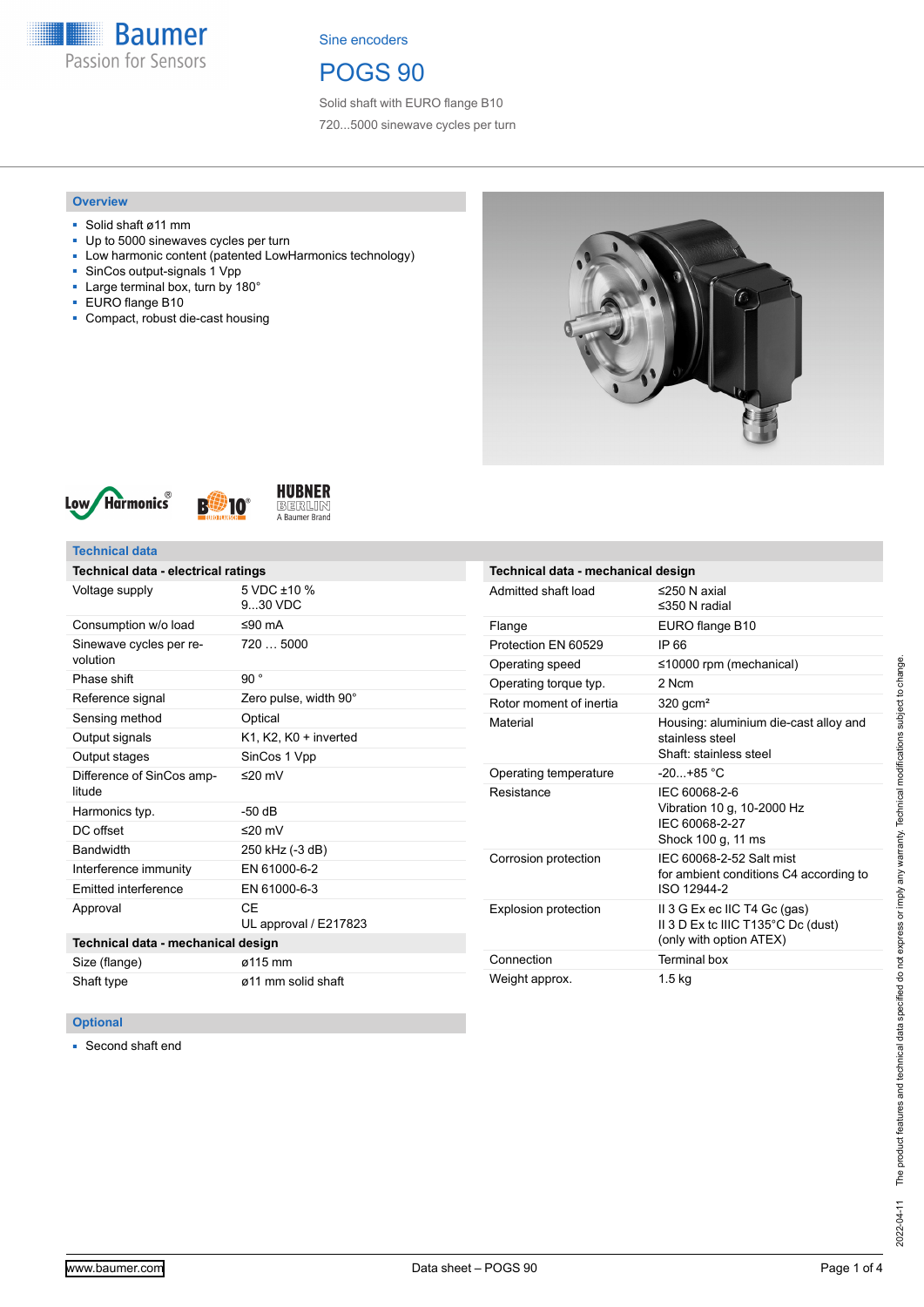

## POGS 90

Solid shaft with EURO flange B10 720...5000 sinewave cycles per turn

### **Terminal assignment**

**View A** *(see dimension)* Connecting terminal terminal box, radial



| <b>Terminal significance</b> |                                                      |  |
|------------------------------|------------------------------------------------------|--|
| +UB                          | Voltage supply                                       |  |
| 0V(L)                        | Ground                                               |  |
| ±                            | Earth ground (housing)                               |  |
| K <sub>1</sub>               | Output signal channel 1                              |  |
| K <sub>1</sub>               | Output signal channel 1 inverted                     |  |
| K <sub>2</sub>               | Output signal channel 2 (offset by 90° to channel 1) |  |
| $\overline{K2}$              | Output signal channel 2 inverted                     |  |
| K <sub>0</sub>               | Zero pulse (reference signal)                        |  |
| $\overline{K}$ <sup>0</sup>  | Zero pulse inverted                                  |  |

### **Output signals**

## **SinCos**

At positive rotating direction *(see dimension)*

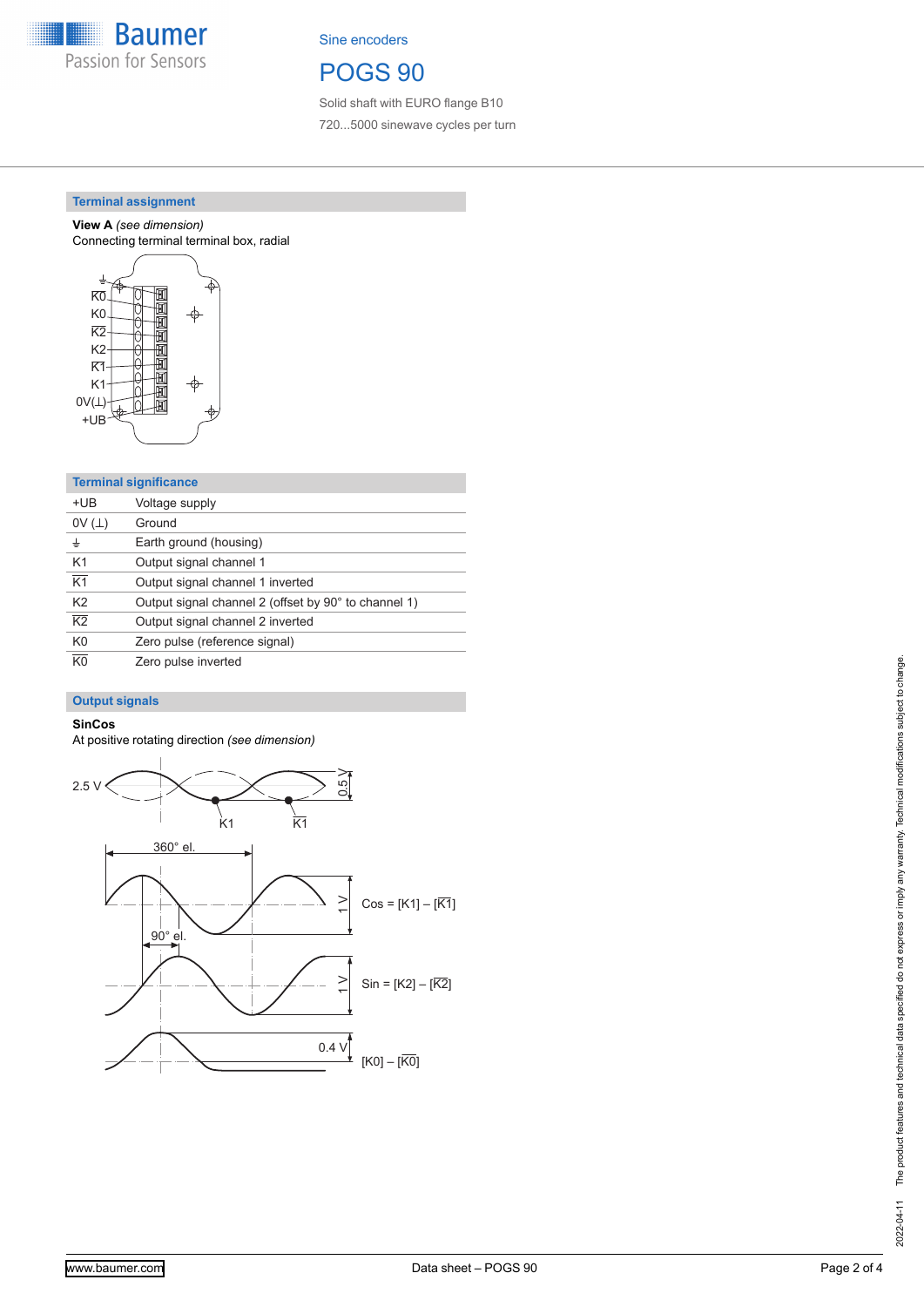

# POGS 90

Solid shaft with EURO flange B10 720...5000 sinewave cycles per turn